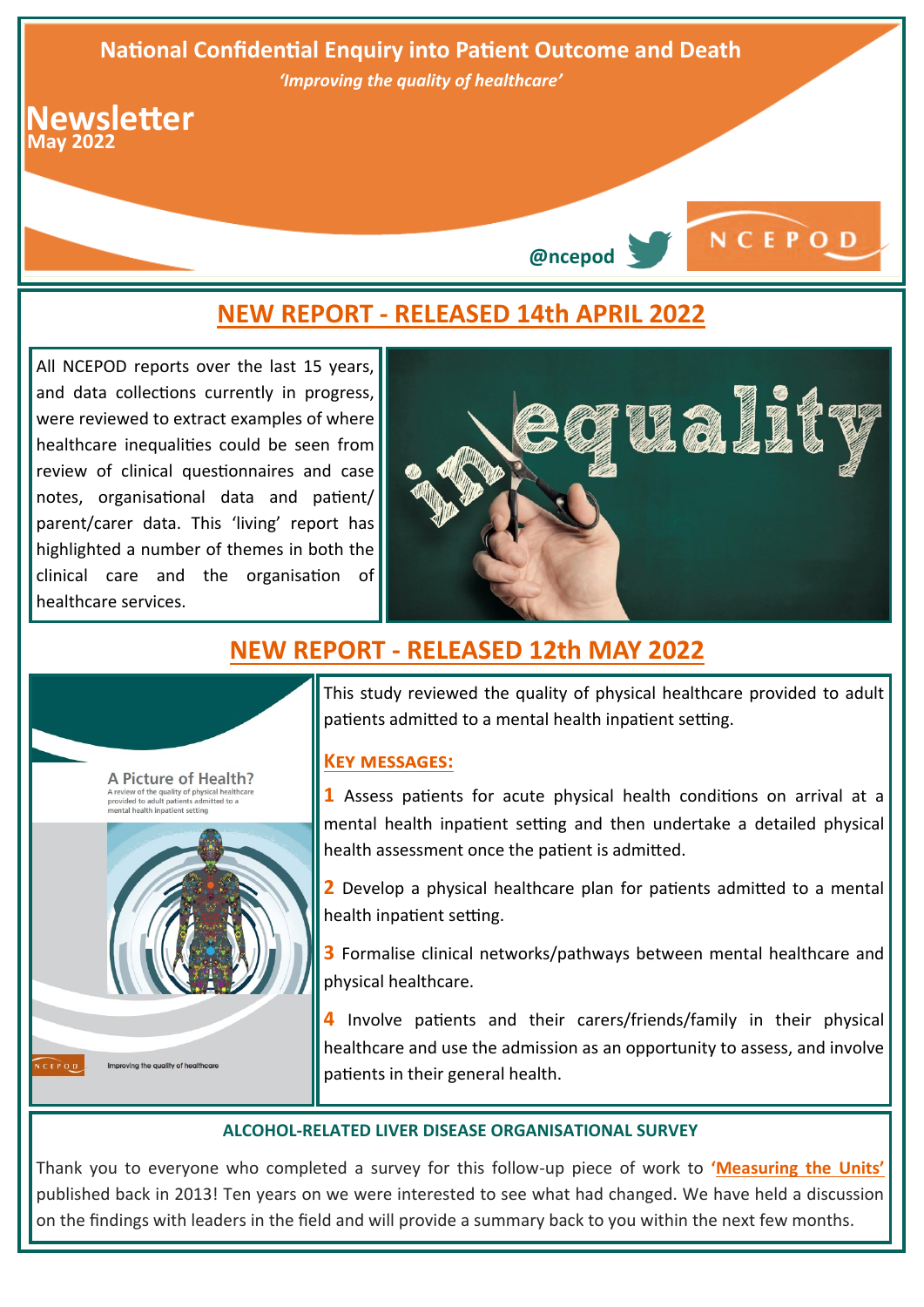# **Study updates**

# **[www.ncepod.org.uk/studies.html](http://www.ncepod.org.uk/studies.html)**

## **[EPILEPSY](http://www.ncepod.org.uk/epilepsy.html)**

#### [epilepsy@ncepod.org.uk](mailto:epilepsy@ncepod.org.uk)

## **Data collection for clinician and organisational questionnaires remains open until the 30th June.**

Please access the [NCEPOD Questionnaire](https://questionnaires.ncepod.org.uk/app/#/authentication/login) system to see what is outstanding for the study. Drafting of the report will soon commence and we are working towards a publication date in December 2022.

## **[TRANSITION FROM CHILD TO ADULT HEALTHCARE](http://www.ncepod.org.uk/transition.html)**

[transition@ncepod.org.uk](mailto:transition@ncepod.org.uk)

### **Data collection is open.**

## **Deadline for the return of organisational questionnaires is 25th May.**

If patient 'spreadsheet A' is currently outstanding for your Trust/Health Board, please return this as soon as possible.

Clinician questionnaires for completion can be found on the [NCEPOD Questionnaire](https://questionnaires.ncepod.org.uk/app/#/authentication/login) system. Additional questionnaires will now be sent based on the responses given in the first clinician questionnaire; these may be for additional teams in the same Trust/Health Board, or to others where it has been identified that care had been provided by another provider. Reviewer meetings are currently taking place so we would be grateful if you are able to return any requested case notes.

# **CROHN'[S DISEASE](https://www.ncepod.org.uk/crohns.html)**

[crohns@ncepod.org.uk](mailto:crohns@ncepod.org.uk)

#### **Data collection is open.**

Please contact us as soon as possible if you have not yet returned a spreadsheet for your hospital as the deadline has passed but we may still be able to accept it.

Clinician questionnaires have been uploaded onto the [NCEPOD Questionnaire](https://questionnaires.ncepod.org.uk/app/#/authentication/login) system.

Case note extracts have been requested for each selected case and case reviewer meetings are now underway.

Organisational questionnaires and patient surveys are being finalised and will also be disseminated very soon.

# **[COMMUNITY ACQUIRED PNEUMONIA](http://www.ncepod.org.uk/cap.html)**

[cap@ncepod.org.uk](mailto::cap@ncepod.org.uk) 

#### **Data collection is open.**

The deadline for the return of patient identifier spreadsheets is  $17<sup>th</sup>$  June. We are also [recruiting case reviewers.](https://www.ncepod.org.uk/pdf/current/CAP/CAP_Case_Reviewer_Advert.pdf)

# **[ENDOMETRIOSIS](https://www.ncepod.org.uk/endometriosis.html)**

[endo@ncepod.org.uk](mailto:endo@ncepod.org.uk)

### **Data collection for this study will begin in Autumn 2022.**

We have held several patient focus groups and two Study Advisory Group meetings to identify the major areas to review and a method of identifying the patient population. We are now starting to develop the study questionnaires.

# **[TESTICULAR TORSION](http://www.ncepod.org.uk/Testicular_Torsion.html)**

## [testiculartorsion@ncepod.org.uk](mailto:testiculartorsion@ncepod.org.uk)

This study is currently under development. The study will include patients between 2-24 years who present to hospital with testicular torsion. The study protocol is currently being finalised and data collection will open in early summer.

### **END OF LIFE CARE**

This study is being developed and more information will become available on the website as soon as we have it.

# **NEW STUDIES**

### **REHABILITATION FOLLOWING CRITICAL CARE, BLOOD SODIUM,** and **JUVENILE IDIOPATHIC ARTHRITIS**

have been chosen as new topics to develop throughout 2022/2023

# **[PRISON HEALTHCARE](https://www.ncepod.org.uk/Prisonhealth.html)**

[prisonhealth@ncepod.org.uk](mailto:prisonhealth@ncepod.org.uk)

We have been developing a [Health Foundation](https://health.org.uk/) commissioned review of people who died from natural causes while in prison. The study will focus on the organisation of healthcare within prisons but will also look at the interactions between prisons and acute hospitals. A short hospital organisational questionnaire is being developed for dissemination in the summer. We are also [recruiting case reviewers.](https://www.ncepod.org.uk/pdf/current/PrisonHealthCare/Prison%20Healthcare%20Reviewer%20Advert.pdf)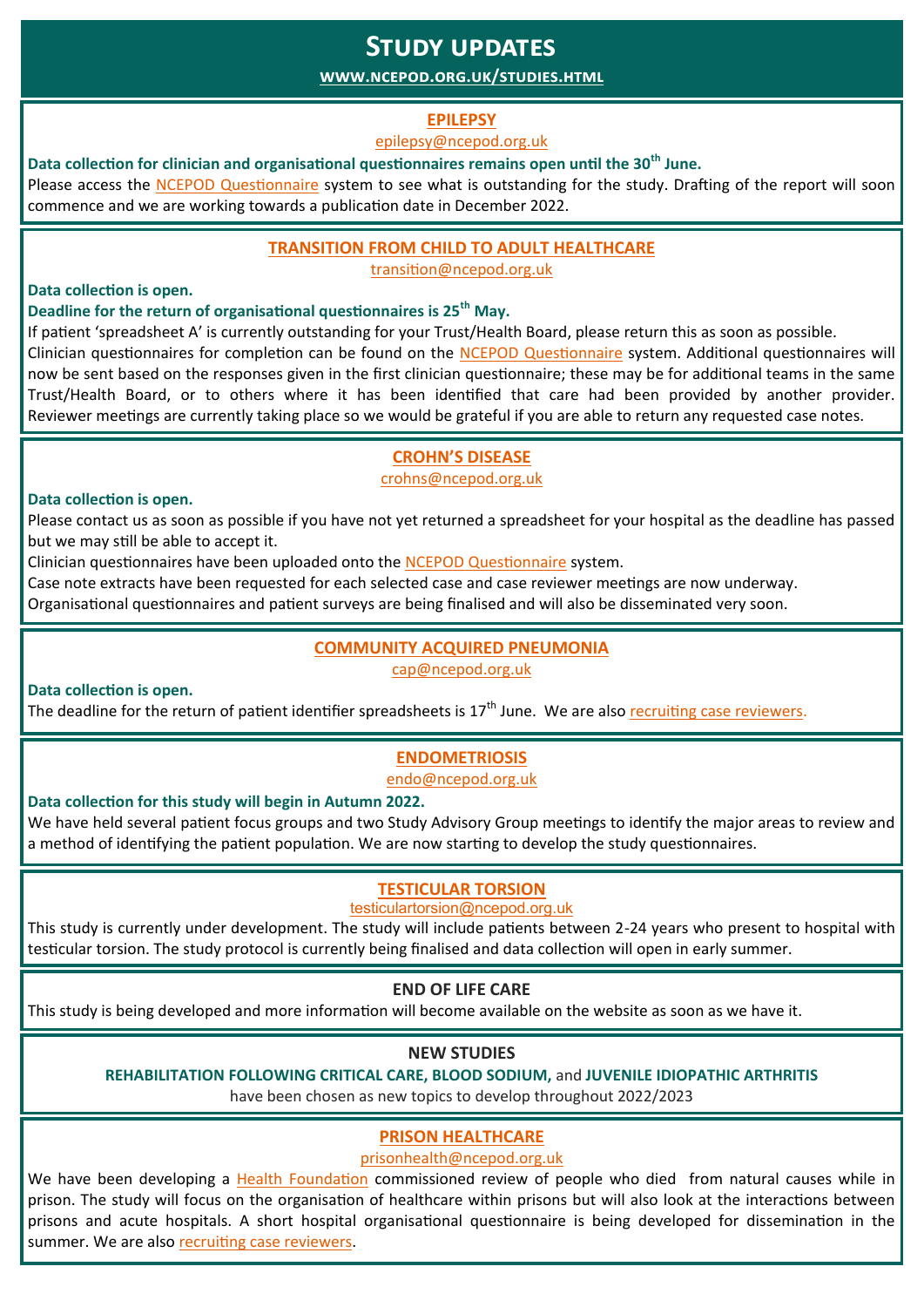# **What's coming up...studies at a glance**

|                                                           | <b>MAY 2022</b>                                                            | <b>JUNE 2022</b>                           | <b>JULY 2022</b>                                   | <b>AUGUST 2022</b>                      |
|-----------------------------------------------------------|----------------------------------------------------------------------------|--------------------------------------------|----------------------------------------------------|-----------------------------------------|
| <b>EPILEPSY</b>                                           |                                                                            |                                            |                                                    |                                         |
| Data collection closed.<br><b>Data collection closed.</b> |                                                                            |                                            |                                                    |                                         |
|                                                           | <b>Data collection for spreadsheets</b><br>closed. Questionnaires and case | Data collection for spreadsheets and       |                                                    |                                         |
|                                                           |                                                                            | case notes closed. Clinician and           |                                                    |                                         |
|                                                           | notes being accepted.                                                      | organisational questionnaires being        |                                                    |                                         |
|                                                           |                                                                            | accepted, patient survey open.             |                                                    |                                         |
| <b>TRANSITION</b>                                         |                                                                            |                                            |                                                    |                                         |
|                                                           | <b>Clinician questionnaire</b>                                             | Clinician questionnaire dissemination      | <b>Clinician questionnaire</b>                     | <b>Clinician questionnaire</b>          |
|                                                           | dissemination and case note                                                | and case note requests to continue.        | dissemination and case note                        | dissemination and case note             |
|                                                           | requests to continue.                                                      | <b>Organisational questionnaires being</b> | requests to continue.                              | requests to continue.                   |
|                                                           | <b>Organisational questionnaires</b>                                       | accepted.                                  | <b>Organisational questionnaires</b>               | <b>Organisational questionnaires</b>    |
|                                                           | being accepted.                                                            |                                            | being accept                                       | being accepted                          |
| <b>CROHN'S DISEASE</b>                                    |                                                                            |                                            |                                                    |                                         |
|                                                           | Data collection spreadsheets being                                         | Data collection spreadsheets being         | <b>Data collection spreadsheets</b>                | <b>Questionnaires and case notes</b>    |
|                                                           | accepted. Questionnaires and case                                          | accepted. Questionnaires and case          | being accepted. Questionnaires                     | being accepted. Patient survey          |
|                                                           | note requests start to be                                                  | notes being accepted. Patient survey       | and case notes being accepted.                     | open.                                   |
|                                                           | disseminated.                                                              | open.                                      | Patient survey open.                               |                                         |
| <b>COMMUNITY ACQUIRED PNEUMONIA</b>                       |                                                                            |                                            |                                                    |                                         |
|                                                           | <b>Data collection spreadsheets</b>                                        | Initial deadline for patient identifier    | Data collection for spreadsheets                   | <b>Clinician and organisational</b>     |
|                                                           | disseminated, and case reviewers                                           | spreadsheets, 17th June.                   | open.                                              | questionnaires disseminated.            |
|                                                           | being recruited.                                                           |                                            |                                                    |                                         |
| <b>TESTICULAR TORSION</b>                                 |                                                                            |                                            |                                                    |                                         |
|                                                           | <b>Currently under development.</b>                                        | <b>Data collection spreadsheets</b>        | <b>Data collection for spreadsheets</b>            | <b>Data collection for spreadsheets</b> |
|                                                           |                                                                            | disseminated.                              | open.                                              | open.                                   |
| <b>ENDOMETRIOSIS</b>                                      |                                                                            |                                            |                                                    |                                         |
|                                                           | <b>Currently under development.</b>                                        | Currently under development.               | Currently under development.<br>$\bullet$ .        | <b>Currently under development.</b>     |
| <b>END OF LIFE CARE</b>                                   |                                                                            |                                            |                                                    |                                         |
|                                                           | <b>Currently under development.</b>                                        | <b>Currently under development.</b>        | <b>Currently under development.</b><br>$\bullet$ . | <b>Currently under development.</b>     |
| PRISON HEALTHCARE                                         |                                                                            |                                            |                                                    |                                         |
|                                                           | <b>Currently under development.</b>                                        | <b>Currently under development.</b>        | Online surveys open.                               | <b>Prison organisational</b>            |
|                                                           | <b>Recruiting case reviewers. Online</b>                                   | <b>Recruiting case reviewers. Online</b>   | Case reviews commence.                             | questionnaires disseminated, and        |
|                                                           | surveys open.                                                              | surveys open.                              |                                                    | case reviews continue.                  |

### **QUALITY IMPROVEMENT SURVEY - WE NEED YOUR HELP!**

We are keen to develop studies with QI in mind and help local QI by providing tools to support this - but we need to hear what would be useful to you and what already exists - please would you take a few minutes to complete [this very short survey](https://ncepod.qualtrics.com/jfe/form/SV_7THqIqmJcat9eOa) to kick start us into action!

# **CALLING ALL EMERGENCY SURGERY COORDINATORS!**

Would you like/be willing to discuss how you organise emergency surgery at your hospital with others doing a similar role? Justin Codd, Emergency Surgery Team Leader at the University Hospitals Sussex NHS FT is keen to get in touch with others around the country to share experiences and strategies to help provide the best care. Please contact Justin at [justin.codd@nhs.net](mailto:justin.codd@nhs.net) or Marisa at [mmason@ncepod.org.uk](mailto:mmason@ncepod.org.uk) to put you in touch.

| <b>NATIONAL DATA OPT OUT</b>                                                                                              | <b>CALL FOR TOPICS</b>                       |  |
|---------------------------------------------------------------------------------------------------------------------------|----------------------------------------------|--|
| For those of you based in England, you need to be aware $\ \cdot\ $ The call for new topics is open for both the 'medical |                                              |  |
| that from 31st July 22 you will need to check patient NHS $\parallel$ and surgical' and 'child health' programmes.        |                                              |  |
| numbers against the SPINE to see if they have opted out    The deadline is 17th September 2022 - see our                  |                                              |  |
| of national studies covered by S251 before submitting <b>lease to the Soluty Step</b> for more information.               |                                              |  |
| data. This will apply to many of the national audits and    If you would like an informal chat about an idea,             |                                              |  |
| enquiries. All the details can be found here.                                                                             | please email Marisa at mmason@ncepod.org.uk. |  |
|                                                                                                                           |                                              |  |

# **LOCAL REPORTER AND AMBASSADOR DAYS 2022**

**23rd June - online | 15th July - online 14th September - Manchester| 30th September - London** 

Please send your interest to: Anisa Warsame at [awarsame@ncepod.org.uk](mailto:awarsame@ncepod.org.uk)